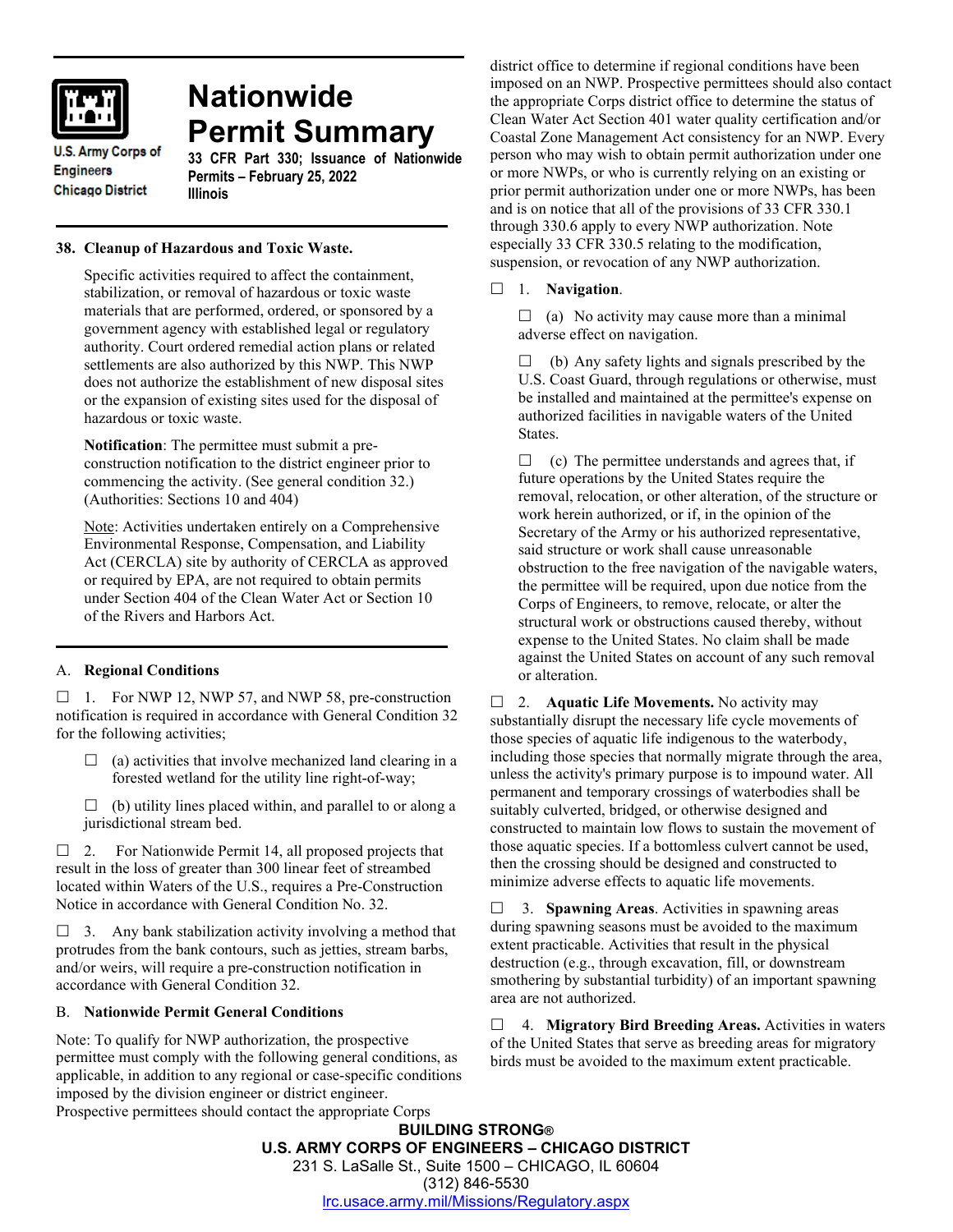5. **Shellfish Beds**. No activity may occur in areas of concentrated shellfish populations, unless the activity is directly related to a shellfish harvesting activity authorized by NWPs 4 and 48, or is a shellfish seeding or habitat restoration activity authorized by NWP 27.

 6. **Suitable Material**. No activity may use unsuitable material (e.g., trash, debris, car bodies, asphalt, etc.). Material used for construction or discharged must be free from toxic pollutants in toxic amounts (see section 307 of the Clean Water Act).

 7. **Water Supply Intakes**. No activity may occur in the proximity of a public water supply intake, except where the activity is for the repair or improvement of public water supply intake structures or adjacent bank stabilization.

 8. **Adverse Effects from Impoundments**. If the activity creates an impoundment of water, adverse effects to the aquatic system due to accelerating the passage of water, and/or restricting its flow must be minimized to the maximum extent practicable.

 9. **Management of Water Flows**. To the maximum extent practicable, the pre-construction course, condition, capacity, and location of open waters must be maintained for each activity, including stream channelization, storm water management activities, and temporary and permanent road crossings, except as provided below. The activity must be constructed to withstand expected high flows. The activity must not restrict or impede the passage of normal or high flows, unless the primary purpose of the activity is to impound water or manage high flows. The activity may alter the pre-construction course, condition, capacity, and location of open waters if it benefits the aquatic environment (e.g., stream restoration or relocation activities).

 10. **Fills Within 100-Year Floodplains**. The activity must comply with applicable FEMA-approved state or local floodplain management requirements.

 11. **Equipment**. Heavy equipment working in wetlands or mudflats must be placed on mats, or other measures must be taken to minimize soil disturbance.

 12. **Soil Erosion and Sediment Controls**. Appropriate soil erosion and sediment controls must be used and maintained in effective operating condition during construction, and all exposed soil and other fills, as well as any work below the ordinary high water mark or high tide line, must be permanently stabilized at the earliest practicable date. Permittees are encouraged to perform work within waters of the United States during periods of low-flow or no-flow, or during low tides.

 13. **Removal of Temporary Fills**. Temporary structures must be removed, to the maximum extent practicable, after their use has been discontinued. Temporary fills must be removed in their entirety and the affected areas returned to pre-construction elevations. The affected areas must be revegetated, as appropriate.

 14. **Proper Maintenance**. Any authorized structure or fill shall be properly maintained, including maintenance to ensure public safety and compliance with applicable NWP general conditions, as well as any activity-specific conditions added by the district engineer to an NWP authorization.

 15. **Single and Complete Project**. The activity must be a single and complete project. The same NWP cannot be used more than once for the same single and complete project.

## 16. **Wild and Scenic Rivers**.

 $\Box$  (a) No NWP activity may occur in a component of the National Wild and Scenic River System, or in a river officially designated by Congress as a "study river" for possible inclusion in the system while the river is in an official study status, unless the appropriate Federal agency with direct management responsibility for such river, has determined in writing that the proposed activity will not adversely affect the Wild and Scenic River designation or study status.

 $\Box$  (b) If a proposed NWP activity will occur in a component of the National Wild and Scenic River System, or in a river officially designated by Congress as a "study river" for possible inclusion in the system while the river is in an official study status, the permittee must submit a preconstruction notification (see general condition 32). The district engineer will coordinate the PCN with the Federal agency with direct management responsibility for that river. Permittees shall not begin the NWP activity until notified by the district engineer that the Federal agency with direct management responsibility for that river has determined in writing that the proposed NWP activity will not adversely affect the Wild and Scenic River designation or study status.

 $\Box$  (c) Information on Wild and Scenic Rivers may be obtained from the appropriate Federal land management agency responsible for the designated Wild and Scenic River or study river (e.g., National Park Service, U.S. Forest Service, Bureau of Land Management, U.S. Fish and Wildlife Service). Information on these rivers is also available at: http://www.rivers.gov/.

 17. **Tribal Rights**. No activity or its operation may impair reserved tribal rights, including, but not limited to, reserved water rights and treaty fishing and hunting rights.

## 18. **Endangered Species**.

 $\Box$  (a) No activity is authorized under any NWP which is likely to directly or indirectly jeopardize the continued existence of a threatened or endangered species or a species proposed for such designation, as identified under the Federal Endangered Species Act (ESA), or which will directly or indirectly destroy or adversely modify the critical habitat of such species. No activity is authorized under any NWP which "may affect" a listed species or critical habitat, unless ESA section 7 consultation addressing the consequences of the proposed activity on listed species or critical habitat has been completed. See 50 CFR 402.02 for the definition of "effects of the action" for the purposes of ESA section 7 consultation, as well as 50 CFR 402.17, which provides further explanation under ESA section 7 regarding "activities that are reasonably certain to occur" and "consequences caused by the proposed action."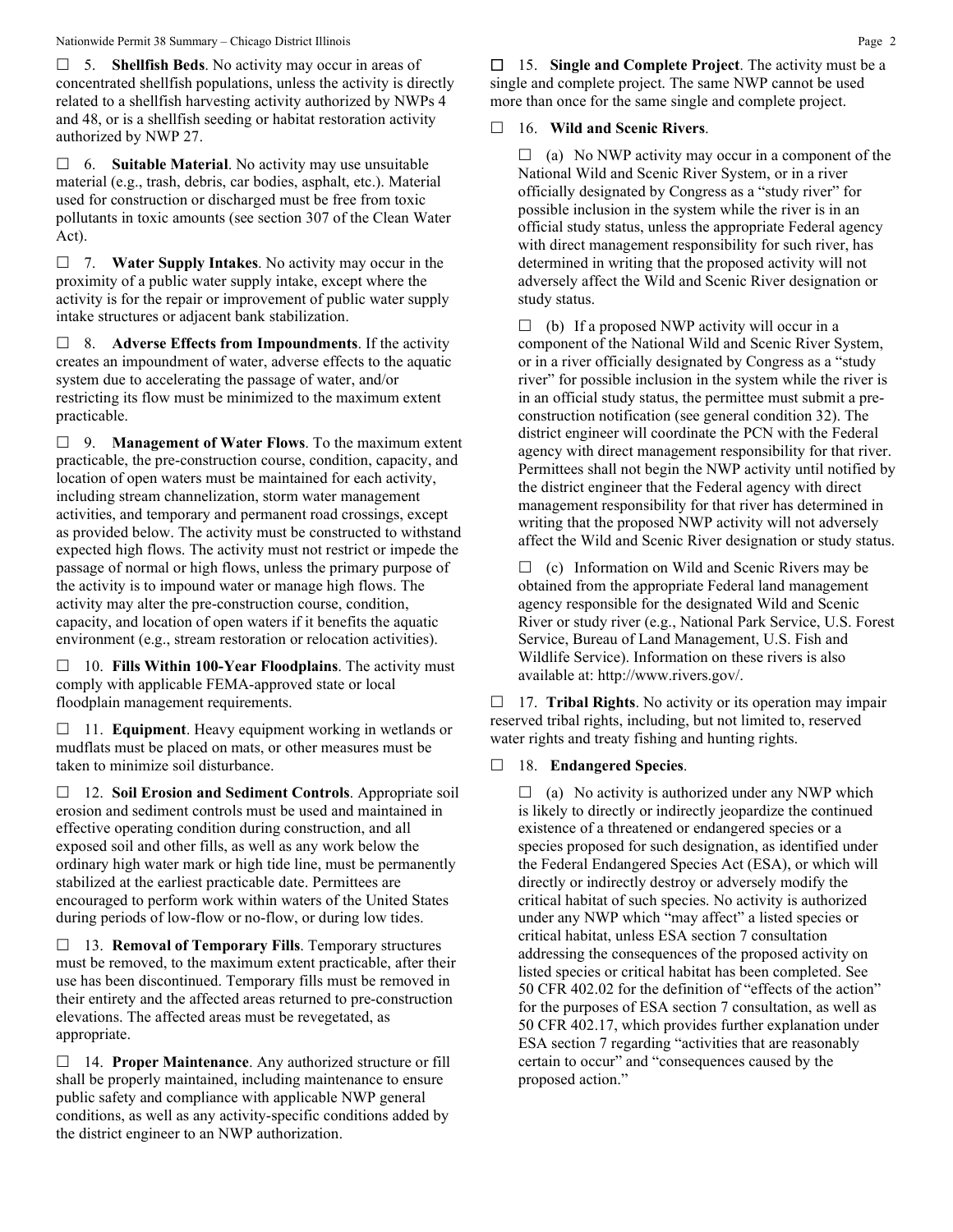$\Box$  (b) Federal agencies should follow their own procedures for complying with the requirements of the ESA (see 33 CFR 330.4 $(f)(1)$ ). If pre-construction notification is required for the proposed activity, the Federal permittee must provide the district engineer with the appropriate documentation to demonstrate compliance with those requirements. The district engineer will verify that the appropriate documentation has been submitted. If the appropriate documentation has not been submitted, additional ESA section 7 consultation may be necessary for the activity and the respective federal agency would be responsible for fulfilling its obligation under section 7 of the ESA.

 $\Box$  (c) Non-federal permittees must submit a preconstruction notification to the district engineer if any listed species (or species proposed for listing) or designated critical habitat (or critical habitat proposed such designation) might be affected or is in the vicinity of the activity, or if the activity is located in designated critical habitat or critical habitat proposed for such designation, and shall not begin work on the activity until notified by the district engineer that the requirements of the ESA have been satisfied and that the activity is authorized. For activities that might affect Federally-listed endangered or threatened species (or species proposed for listing) or designated critical habitat (or critical habitat proposed for such designation), the pre-construction notification must include the name(s) of the endangered or threatened species (or species proposed for listing) that might be affected by the proposed activity or that utilize the designated critical habitat (or critical habitat proposed for such designation) that might be affected by the proposed activity. The district engineer will determine whether the proposed activity "may affect" or will have "no effect" to listed species and designated critical habitat and will notify the non-Federal applicant of the Corps' determination within 45 days of receipt of a complete preconstruction notification. For activities where the non-Federal applicant has identified listed species (or species proposed for listing) or designated critical habitat (or critical habitat proposed for such designation) that might be affected or is in the vicinity of the activity, and has so notified the Corps, the applicant shall not begin work until the Corps has provided notification that the proposed activity will have "no effect" on listed species (or species proposed for listing or designated critical habitat (or critical habitat proposed for such designation), or until ESA section 7 consultation or conference has been completed. If the non-Federal applicant has not heard back from the Corps within 45 days, the applicant must still wait for notification from the Corps.

 $\Box$  (d) As a result of formal or informal consultation with the FWS or NMFS the district engineer may add species-specific permit conditions to the NWPs.

 $\Box$  (e) Authorization of an activity by an NWP does not authorize the "take" of a threatened or endangered species as defined under the ESA. In the absence of separate authorization (e.g., an ESA Section 10 Permit, a Biological Opinion with "incidental take" provisions, etc.) from the FWS or the NMFS, the Endangered Species Act prohibits any person subject to the jurisdiction of the

 $\Box$  (f) If the non-federal permittee has a valid ESA section  $10(a)(1)(B)$  incidental take permit with an approved Habitat Conservation Plan for a project or a group of projects that includes the proposed NWP activity, the non-federal applicant should provide a copy of that ESA section  $10(a)(1)(B)$  permit with the PCN required by paragraph (c) of this general condition. The district engineer will coordinate with the agency that issued the ESA section  $10(a)(1)(B)$  permit to determine whether the proposed NWP activity and the associated incidental take were considered in the internal ESA section 7 consultation conducted for the ESA section  $10(a)(1)(B)$  permit. If that coordination results in concurrence from the agency that the proposed NWP activity and the associated incidental take were considered in the internal ESA section 7 consultation for the ESA section  $10(a)(1)(B)$  permit, the district engineer does not need to conduct a separate ESA section 7 consultation for the proposed NWP activity. The district engineer will notify the non-federal applicant within 45 days of receipt of a complete pre-construction notification whether the ESA section  $10(a)(1)(B)$  permit covers the proposed NWP activity or whether additional ESA section 7 consultation is required.

 $\Box$  (g) Information on the location of threatened and endangered species and their critical habitat can be obtained directly from the offices of the FWS and NMFS or their world wide web pages at http://www.fws.gov/ or http://www.fws.gov/ipac and

http://www.nmfs.noaa.gov/pr/species/esa/ respectively.

 19. **Migratory Birds and Bald and Golden Eagles**. The permittee is responsible for ensuring that an action authorized by NWP complies with the Migratory Bird Treaty Act and the Bald and Golden Eagle Protection Act. The permittee is responsible for contacting the appropriate local office of the U.S. Fish and Wildlife Service to determine what measures, if any, are necessary or appropriate to reduce adverse effects to migratory birds or eagles, including whether "incidental take" permits are necessary and available under the Migratory Bird Treaty Act or Bald and Golden Eagle Protection Act for a particular activity.

#### 20. **Historic Properties**.

 $\Box$  (a) No activity is authorized under any NWP which may have the potential to cause effects to properties listed, or eligible for listing, in the National Register of Historic Places until the requirements of Section 106 of the National Historic Preservation Act (NHPA) have been satisfied.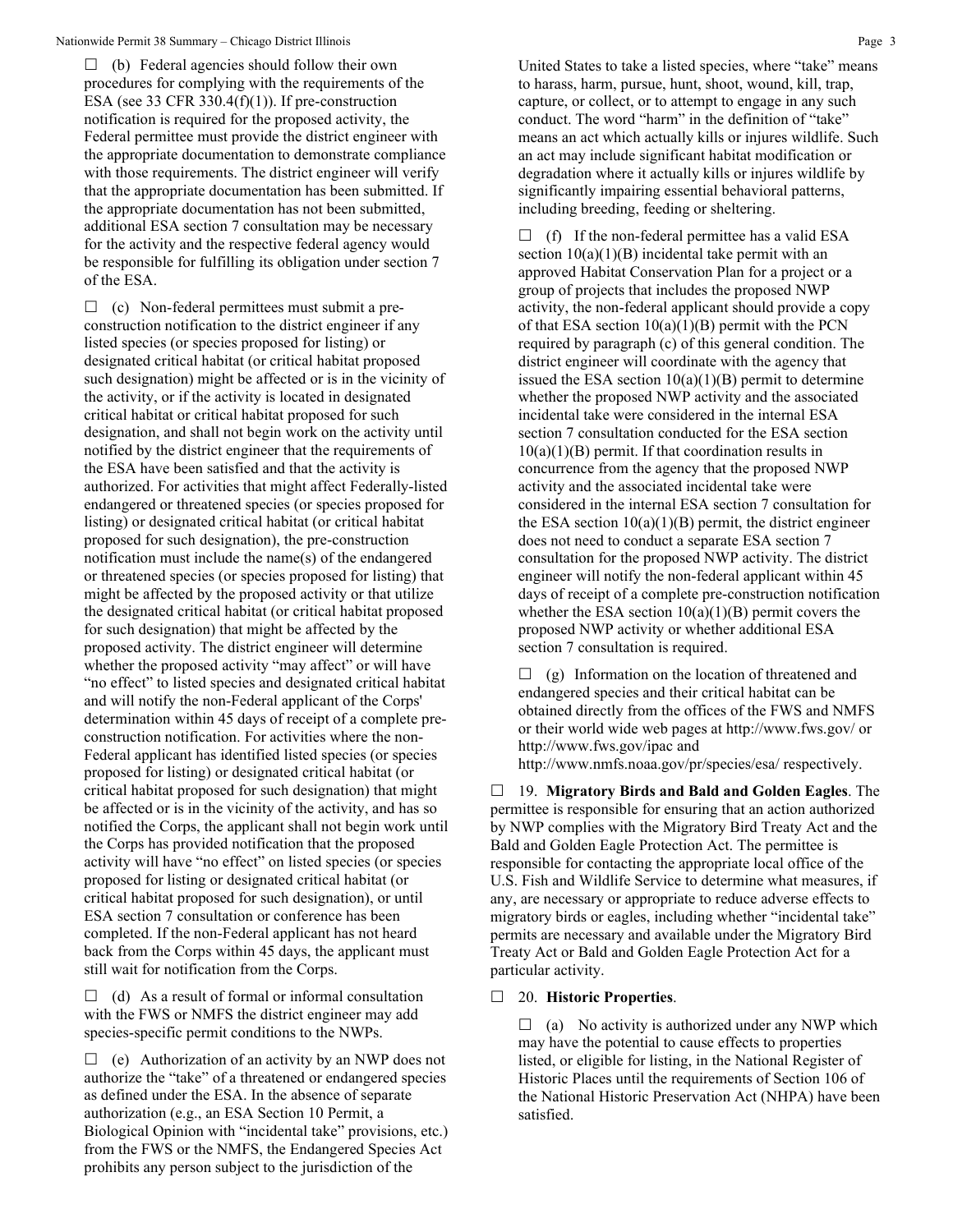$\Box$  (b) Federal permittees should follow their own procedures for complying with the requirements of section 106 of the National Historic Preservation Act (see 33 CFR 330.4 $(g)(1)$ ). If pre-construction notification is required for the proposed NWP activity, the Federal permittee must provide the district engineer with the appropriate documentation to demonstrate compliance with those requirements. The district engineer will verify that the appropriate documentation has been submitted. If the appropriate documentation is not submitted, then additional consultation under section 106 may be necessary. The respective federal agency is responsible for fulfilling its obligation to comply with section 106.

 $\Box$  (c) Non-federal permittees must submit a preconstruction notification to the district engineer if the NWP activity might have the potential to cause effects to any historic properties listed on, determined to be eligible for listing on, or potentially eligible for listing on the National Register of Historic Places, including previously unidentified properties. For such activities, the preconstruction notification must state which historic properties might have the potential to be affected by the proposed NWP activity or include a vicinity map indicating the location of the historic properties or the potential for the presence of historic properties. Assistance regarding information on the location of, or potential for, the presence of historic properties can be sought from the State Historic Preservation Officer, Tribal Historic Preservation Officer, or designated tribal representative, as appropriate, and the National Register of Historic Places (see 33 CFR 330.4(g)). When reviewing pre-construction notifications, district engineers will comply with the current procedures for addressing the requirements of section 106 of the National Historic Preservation Act. The district engineer shall make a reasonable and good faith effort to carry out appropriate identification efforts commensurate with potential impacts, which may include background research, consultation, oral history interviews, sample field investigation, and/or field survey. Based on the information submitted in the PCN and these identification efforts, the district engineer shall determine whether the proposed NWP activity has the potential to cause effects on the historic properties. Section 106 consultation is not required when the district engineer determines that the activity does not have the potential to cause effects on historic properties (see 36 CFR 800.3(a)). Section 106 consultation is required when the district engineer determines that the activity has the potential to cause effects on historic properties. The district engineer will conduct consultation with consulting parties identified under 36 CFR 800.2(c) when he or she makes any of the following effect determinations for the purposes of section 106 of the NHPA: No historic properties affected, no adverse effect, or adverse effect.

 $\Box$  (d) Where the non-Federal applicant has identified historic properties on which the proposed NWP activity might have the potential to cause effects and has so notified the Corps, the non-Federal applicant shall not begin the activity until notified by the district engineer either that the activity has no potential to cause effects to historic properties or that NHPA section 106 consultation has been completed. For non-federal permittees, the district engineer will notify the prospective permittee within 45 days of receipt of a complete pre-construction notification whether NHPA section 106 consultation is required. If NHPA section 106 consultation is required, the district engineer will notify the non-Federal applicant that he or she cannot begin the activity until section 106 consultation is completed. If the non-Federal applicant has not heard back from the Corps within 45 days, the applicant must still wait for notification from the Corps.

 $\Box$  (e) Prospective permittees should be aware that section 110k of the NHPA (54 U.S.C. 306113) prevents the Corps from granting a permit or other assistance to an applicant who, with intent to avoid the requirements of section 106 of the NHPA, has intentionally significantly adversely affected a historic property to which the permit would relate, or having legal power to prevent it, allowed such significant adverse effect to occur, unless the Corps, after consultation with the Advisory Council on Historic Preservation (ACHP), determines that circumstances justify granting such assistance despite the adverse effect created or permitted by the applicant. If circumstances justify granting the assistance, the Corps is required to notify the ACHP and provide documentation specifying the circumstances, the degree of damage to the integrity of any historic properties affected, and proposed mitigation. This documentation must include any views obtained from the applicant, SHPO/THPO, appropriate Indian tribes if the undertaking occurs on or affects historic properties on tribal lands or affects properties of interest to those tribes, and other parties known to have a legitimate interest in the impacts to the permitted activity on historic properties.

 21. **Discovery of Previously Unknown Remains and Artifacts**. Permittees that discover any previously unknown historic, cultural or archeological remains and artifacts while accomplishing the activity authorized by NWP, they must immediately notify the district engineer of what they have found, and to the maximum extent practicable, avoid construction activities that may affect the remains and artifacts until the required coordination has been completed. The district engineer will initiate the Federal, Tribal, and state coordination required to determine if the items or remains warrant a recovery effort or if the site is eligible for listing in the National Register of Historic Places.

 **22. Designated Critical Resource Waters**. Critical resource waters include, NOAA-managed marine sanctuaries and marine monuments, and National Estuarine Research Reserves. The district engineer may designate, after notice and opportunity for public comment, additional waters officially designated by a state as having particular environmental or ecological significance, such as outstanding national resource waters or state natural heritage sites. The district engineer may also designate additional critical resource waters after notice and opportunity for public comment.

 $\Box$  (a) Discharges of dredged or fill material into waters of the United States are not authorized by NWPs 7, 12, 14, 16, 17, 21, 29, 31, 35, 39, 40, 42, 43, 44, 49, 50, 51, 52, 57,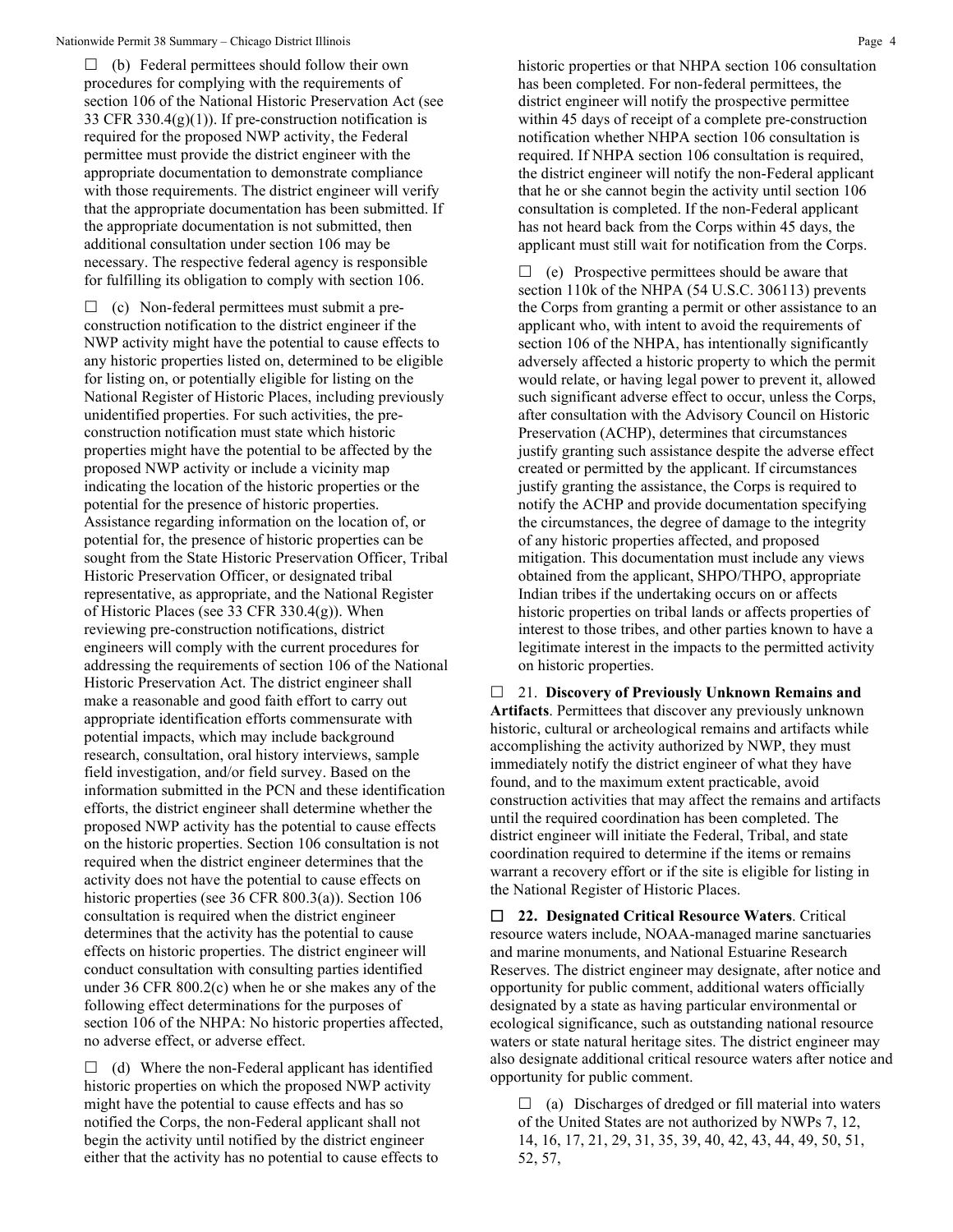Nationwide Permit 38 Summary – Chicago District Illinois **Page 5** All the State of the State of the State of the State of the State of the State of the State of the State of the State of the State of the State of the State

and 58 for any activity within, or directly affecting, critical resource waters, including wetlands adjacent to such waters.

 $\Box$  (b) For NWPs 3, 8, 10, 13, 15, 18, 19, 22, 23, 25, 27, 28, 30, 33, 34, 36, 37, 38, and 54, notification is required in accordance with general condition 32, for any activity proposed by permittees in the designated critical resource waters including wetlands adjacent to those waters. The district engineer may authorize activities under these NWPs only after she or he determines that the impacts to the critical resource waters will be no more than minimal.

 **23. Mitigation**. The district engineer will consider the following factors when determining appropriate and practicable mitigation necessary to ensure that the individual and cumulative adverse environmental effects are no more than minimal:

 $\Box$  (a) The activity must be designed and constructed to avoid and minimize adverse effects, both temporary and permanent, to waters of the United States to the maximum extent practicable at the project site (i.e., on site).

 $\Box$  (b) Mitigation in all its forms (avoiding, minimizing, rectifying, reducing, or compensating for resource losses) will be required to the extent necessary to ensure that the individual and cumulative adverse environmental effects are no more than minimal.

 $\Box$  (c) Compensatory mitigation at a minimum one-forone ratio will be required for all wetland losses that exceed 1/10-acre and require pre-construction notification, unless the district engineer determines in writing that either some other form of mitigation would be more environmentally appropriate or the adverse environmental effects of the proposed activity are no more than minimal, and provides an activity-specific waiver of this requirement. For wetland losses of 1/10 acre or less that require pre-construction notification, the district engineer may determine on a case-by-case basis that compensatory mitigation is required to ensure that the activity results in only minimal adverse environmental effects.

 $\Box$  (d) Compensatory mitigation at a minimum one-forone ratio will be required for all losses of stream bed that exceed 3/100-acre and require pre-construction notification, unless the district engineer determines in writing that either some other form of mitigation would be more environmentally appropriate or the adverse environmental effects of the proposed activity are no more than minimal, and provides an activity-specific waiver of this requirement. This compensatory mitigation requirement may be satisfied through the restoration or enhancement of riparian areas next to streams in accordance with paragraph (e) of this general condition. For losses of stream bed of 3/100-acre or less that require pre-construction notification, the district engineer may determine on a case-by-case basis that compensatory mitigation is required to ensure that the activity results in only minimal adverse environmental effects. Compensatory mitigation for losses of streams should be provided, if practicable, through stream rehabilitation,

enhancement, or preservation, since streams are difficultto-replace resources (see  $\frac{33 \text{ CFR } 332.3(e)(3)}{25}$ .

 $\Box$  (e) Compensatory mitigation plans for NWP activities in or near streams or other open waters will normally include a requirement for the restoration or enhancement, maintenance, and legal protection (e.g., conservation easements) of riparian areas next to open waters. In some cases, the restoration or maintenance/protection of riparian areas may be the only compensatory mitigation required. If restoring riparian areas involves planting vegetation, only native species should be planted. The width of the required riparian area will address documented water quality or aquatic habitat loss concerns. Normally, the riparian area will be 25 to 50 feet wide on each side of the stream, but the district engineer may require slightly wider riparian areas to address documented water quality or habitat loss concerns. If it is not possible to restore or maintain/protect a riparian area on both sides of a stream, or if the waterbody is a lake or coastal waters, then restoring or maintaining/protecting a riparian area along a single bank or shoreline may be sufficient.

Where both wetlands and open waters exist on the project site, the district engineer will determine the appropriate compensatory mitigation (e.g., riparian areas and/or wetlands compensation) based on what is best for the aquatic environment on a watershed basis. In cases where riparian areas are determined to be the most appropriate form of minimization or compensatory mitigation, the district engineer may waive or reduce the requirement to provide wetland compensatory mitigation for wetland losses.

 $\Box$  (f) Compensatory mitigation projects provided to offset losses of aquatic resources must comply with the applicable provisions of 33 CFR part 332.

 $\Box$  (1) The prospective permittee is responsible for proposing an appropriate compensatory mitigation option if compensatory mitigation is necessary to ensure that the activity results in no more than minimal adverse environmental effects. For the NWPs, the preferred mechanism for providing compensatory mitigation is mitigation bank credits or in-lieu fee program credits (see 33 CFR 332.3(b)(2) and (3)). However, if an appropriate number and type of mitigation bank or in-lieu credits are not available at the time the PCN is submitted to the district engineer, the district engineer may approve the use of permittee-responsible mitigation.

 $\Box$  (2) The amount of compensatory mitigation required by the district engineer must be sufficient to ensure that the authorized activity results in no more than minimal individual and cumulative adverse environmental effects (see 33 CFR 330.1(e)(3)). (See also 33 CFR 332.3(f).)

 $\Box$  (3) Since the likelihood of success is greater and the impacts to potentially valuable uplands are reduced, aquatic resource restoration should be the first compensatory mitigation option considered for permittee-responsible mitigation.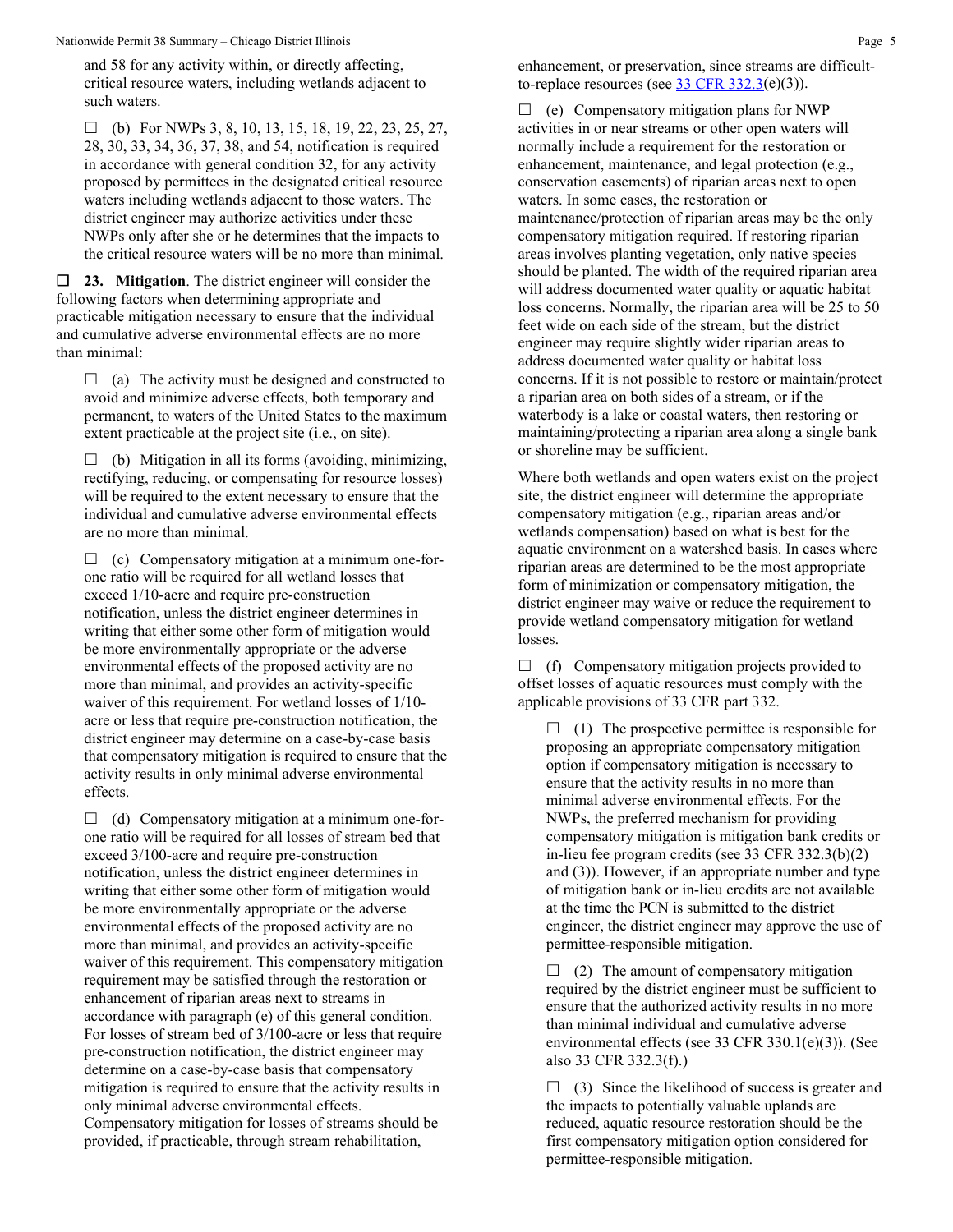$\Box$  (4) If permittee-responsible mitigation is the proposed option, the prospective permittee is responsible for submitting a mitigation plan. A conceptual or detailed mitigation plan may be used by the district engineer to make the decision on the NWP verification request, but a final mitigation plan that addresses the applicable requirements of 33 CFR  $332.4(c)(2)$  through (14) must be approved by the district engineer before the permittee begins work in waters of the United States, unless the district engineer determines that prior approval of the final mitigation plan is not practicable or not necessary to ensure timely completion of the required compensatory mitigation (see 33 CFR 332.3(k)(3)).

 $\Box$  (5) If mitigation bank or in-lieu fee program credits are the proposed option, the mitigation plan needs to address only the baseline conditions at the impact site and the number of credits to be provided (see 33 CFR 332.4(c)(1)(ii)).

 $\Box$  (6) Compensatory mitigation requirements (e.g., resource type and amount to be provided as compensatory mitigation, site protection, ecological performance standards, monitoring requirements) may be addressed through conditions added to the NWP authorization, instead of components of a compensatory mitigation plan (see 33 CFR  $332.4(c)(1)(ii)$ .

 $\Box$  (g) Compensatory mitigation will not be used to increase the acreage losses allowed by the acreage limits of the NWPs. For example, if an NWP has an acreage limit of 1/2-acre, it cannot be used to authorize any NWP activity resulting in the loss of greater than 1/2-acre of waters of the United States, even if compensatory mitigation is provided that replaces or restores some of the lost waters. However, compensatory mitigation can and should be used, as necessary, to ensure that an NWP activity already meeting the established acreage limits also satisfies the no more than minimal impact requirement for the NWPs.

 $\Box$  (h) Permittees may propose the use of mitigation banks, in-lieu fee programs, or permittee-responsible mitigation. When developing a compensatory mitigation proposal, the permittee must consider appropriate and practicable options consistent with the framework at 33 CFR 332.3(b). For activities resulting in the loss of marine or estuarine resources, permittee-responsible mitigation may be environmentally preferable if there are no mitigation banks or in-lieu fee programs in the area that have marine or estuarine credits available for sale or transfer to the permittee. For permittee-responsible mitigation, the special conditions of the NWP verification must clearly indicate the party or parties responsible for the implementation and performance of the compensatory mitigation project, and, if required, its long-term management.

 $\Box$  (i) Where certain functions and services of waters of the United States are permanently adversely affected by a regulated activity, such as discharges of dredged or fill material into waters of the United States that will convert a forested or scrub-shrub wetland to a herbaceous wetland

in a permanently maintained utility line right-of-way, mitigation may be required to reduce the adverse environmental effects of the activity to the no more than minimal level.

 **24. Safety of Impoundment Structures**. To ensure that all impoundment structures are safely designed, the district engineer may require non-Federal applicants to demonstrate that the structures comply with established state dam safety criteria or have been designed by qualified persons. The district engineer may also require documentation that the design has been independently reviewed by similarly qualified persons, and appropriate modifications made to ensure safety.

# **25. Water Quality**.

 $\Box$  (a) Where the certifying authority (state, authorized tribe, or EPA, as appropriate) has not previously certified compliance of an NWP with CWA section 401, a CWA section 401 water quality certification for the proposed discharge must be obtained or waived (see [33 CFR](https://www.federalregister.gov/select-citation/2021/01/13/33-CFR-330.4)   $330.4(c)$  $330.4(c)$ ). If the permittee cannot comply with all of the conditions of a water quality certification previously issued by certifying authority for the issuance of the NWP, then the permittee must obtain a water quality certification or waiver for the proposed discharge in order for the activity to be authorized by an NWP.

 $\Box$  (b) If the NWP activity requires pre-construction notification and the certifying authority has not previously certified compliance of an NWP with CWA section 401, the proposed discharge is not authorized by an NWP until water quality certification is obtained or waived. If the certifying authority issues a water quality certification for the proposed discharge, the permittee must submit a copy of the certification to the district engineer. The discharge is not authorized by an NWP until the district engineer has notified the permittee that the water quality certification requirement has been satisfied by the issuance of a water quality certification or a waiver.

 $\Box$  (c) The district engineer or certifying authority may require additional water quality management measures to ensure that the authorized activity does not result in more than minimal degradation of water quality.

 **26. Coastal Zone Management**. In coastal states where an NWP has not previously received a state coastal zone management consistency concurrence, an individual state coastal zone management consistency concurrence must be obtained, or a presumption of concurrence must occur (see 33 CFR 330.4(d)). If the permittee cannot comply with all of the conditions of a coastal zone management consistency concurrence previously issued by the state, then the permittee must obtain an individual coastal zone management consistency concurrence or presumption of concurrence in order for the activity to be authorized by NWP. The district engineer or a state may require additional measures to ensure that the authorized activity is consistent with state coastal zone management requirements.

 **27. Regional and Case-By-Case Conditions**. The activity must comply with any regional conditions that may have been added by the Division Engineer (see 33 CFR 330.4(e)) and with any case specific conditions added by the Corps or by the state,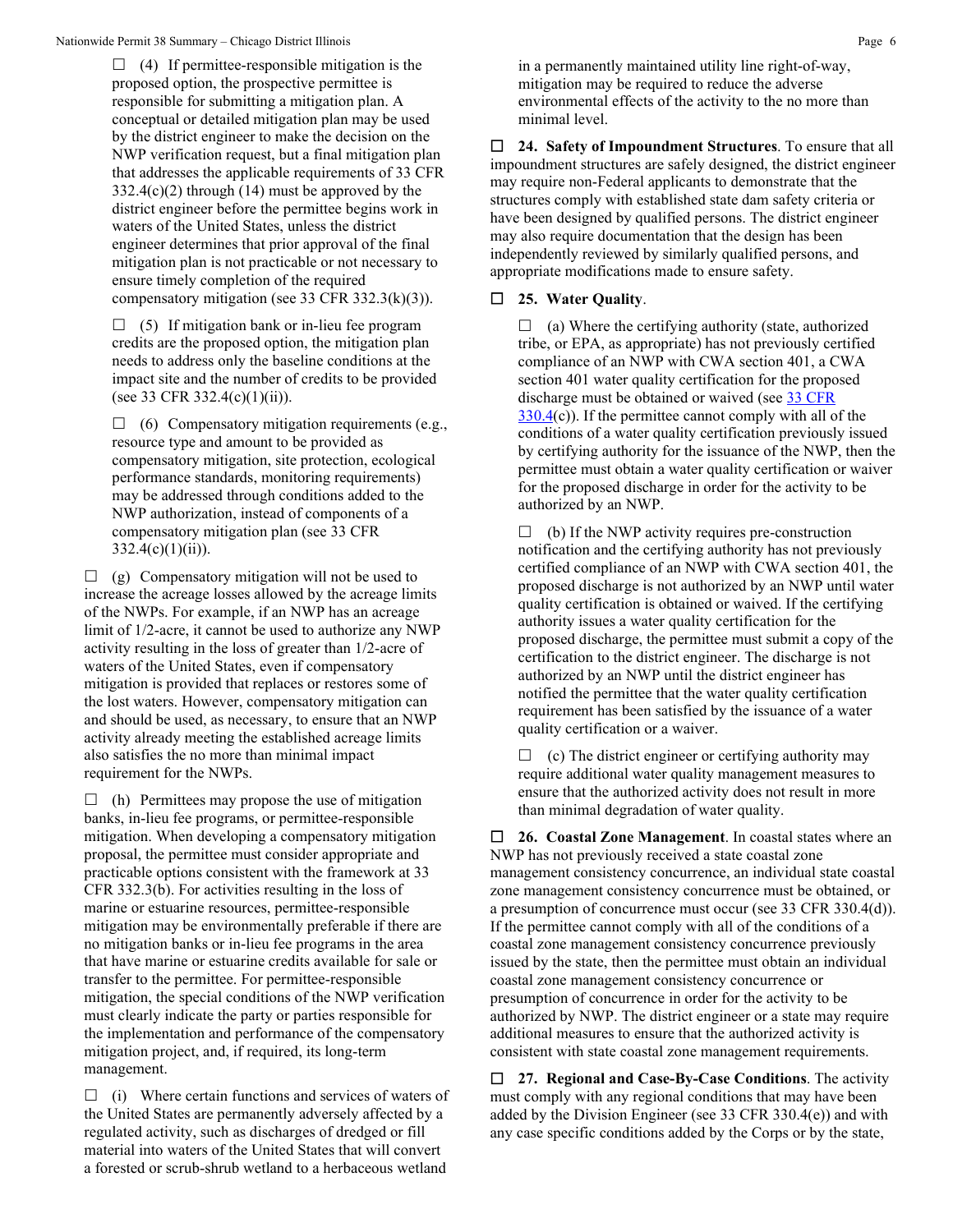Indian Tribe, or U.S. EPA in its CWA section 401 Water Quality Certification, or by the state in its Coastal Zone Management Act consistency determination.

 **28. Use of Multiple Nationwide Permits**. The use of more than one NWP for a single and complete project is authorized, subject to the following restrictions:

 $\Box$  (a) If only one of the NWPs used to authorize the single and complete project has a specified acreage limit, the acreage loss of waters of the United States cannot exceed the acreage limit of the NWP with the highest specified acreage limit. For example, if a road crossing over tidal waters is constructed under NWP 14, with associated bank stabilization authorized by NWP 13, the maximum acreage loss of waters of the United States for the total project cannot exceed 1/3-acre.

 $\Box$  (b) If one or more of the NWPs used to authorize the single and complete project has specified acreage limits, the acreage loss of waters of the United States authorized by those NWPs cannot exceed their respective specified acreage limits. For example, if a commercial development is constructed under NWP 39, and the single and complete project includes the filling of an upland ditch authorized by NWP 46, the maximum acreage loss of waters of the United States for the commercial development under NWP 39 cannot exceed 1/2-acre, and the total acreage loss of waters of United States due to the NWP 39 and 46 activities cannot exceed 1 acre.

 **29. Transfer of Nationwide Permit Verifications**. If the permittee sells the property associated with a nationwide permit verification, the permittee may transfer the nationwide permit verification to the new owner by submitting a letter to the appropriate Corps district office to validate the transfer. A copy of the nationwide permit verification must be attached to the letter, and the letter must contain the following statement and signature:

"When the structures or work authorized by this nationwide permit are still in existence at the time the property is transferred, the terms and conditions of this nationwide permit, including any special conditions, will continue to be binding on the new owner(s) of the property. To validate the transfer of this nationwide permit and the associated liabilities associated with compliance with its terms and conditions, have the transferee sign and date below."

(Transferee)

### (Date)

 **30. Compliance Certification**. Each permittee who receives an NWP verification letter from the Corps must provide a signed certification documenting completion of the authorized activity and implementation of any required compensatory mitigation. The success of any required permittee-responsible mitigation, including the achievement of ecological performance standards, will be addressed separately by the district engineer.

The Corps will provide the permittee the certification document with the NWP verification letter. The certification document will include:

 $\Box$  (a) A statement that the authorized activity was done in accordance with the NWP authorization, including any general, regional, or activity-specific conditions;

 $\Box$  (b) A statement that the implementation of any required compensatory mitigation was completed in accordance with the permit conditions. If credits from a mitigation bank or in-lieu fee program are used to satisfy the compensatory mitigation requirements, the certification must include the documentation required by 33 CFR 332.3(l)(3) to confirm that the permittee secured the appropriate number and resource type of credits; and

 $\Box$  (c) The signature of the permittee certifying the completion of the activity and mitigation.

The completed certification document must be submitted to the district engineer within 30 days of completion of the authorized activity or the implementation of any required compensatory mitigation, whichever occurs later.

 **31. Activities Affecting Structures or Works Built by the United States.** If an NWP activity also requires review by, or permission from, the Corps pursuant to 33 U.S.C. 408 because it will alter or temporarily or permanently occupy or use a U.S. Army Corps of Engineers (USACE) federally authorized Civil Works project (a "USACE project"), the prospective permittee must submit a pre-construction notification. See paragraph (b)(10) of general condition 32. An activity that requires section 408 permission and/or review is not authorized by NWP until the appropriate Corps office issues the section 408 permission or completes its review to alter, occupy, or use the USACE project, and the district engineer issues a written NWP verification.

## **32. Pre-Construction Notification**.

 $\Box$  (a) **Timing**. Where required by the terms of the NWP, the prospective permittee must notify the district engineer by submitting a pre-construction notification (PCN) as early as possible. The district engineer must determine if the PCN is complete within 30 calendar days of the date of receipt and, if the PCN is determined to be incomplete, notify the prospective permittee within that 30 day period to request the additional information necessary to make the PCN complete. The request must specify the information needed to make the PCN complete. As a general rule, district engineers will request additional information necessary to make the PCN complete only once. However, if the prospective permittee does not provide all of the requested information, then the district engineer will notify the prospective permittee that the PCN is still incomplete and the PCN review process will not commence until all of the requested information has been received by the district engineer. The prospective permittee shall not begin the activity until either:

 $\Box$  (1) He or she is notified in writing by the district engineer that the activity may proceed under the NWP with any special conditions imposed by the district or division engineer; or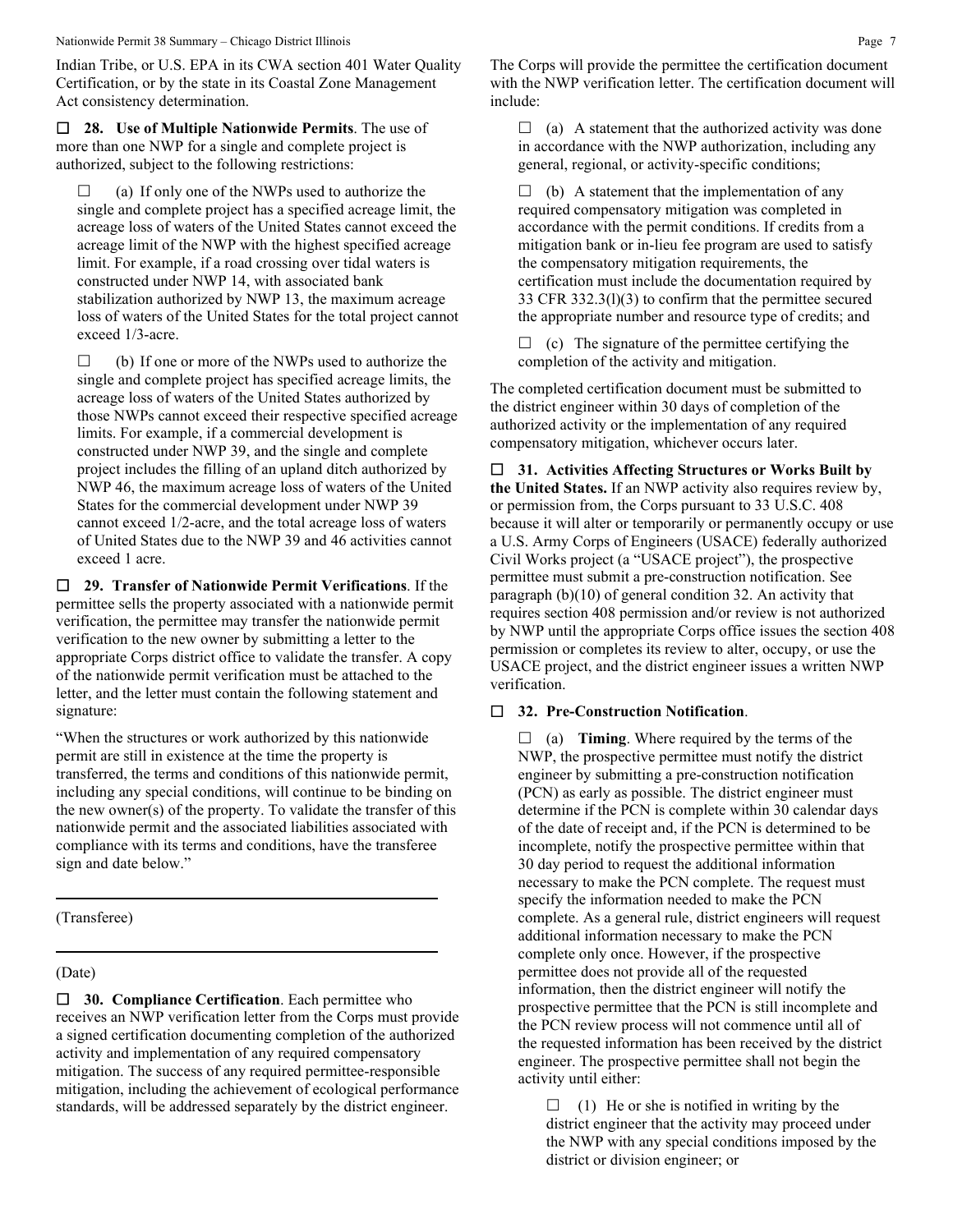$\Box$  (2) 45 calendar days have passed from the district engineer's receipt of the complete PCN and the prospective permittee has not received written notice from the district or division engineer. However, if the permittee was required to notify the Corps pursuant to general condition 18 that listed species or critical habitat might be affected or are in the vicinity of the activity, or to notify the Corps pursuant to general condition 20 that the activity might have the potential to cause effects to historic properties, the permittee cannot begin the activity until receiving written notification from the Corps that there is "no effect" on listed species or "no potential to cause effects" on historic properties, or that any consultation required under Section 7 of the Endangered Species Act (see 33 CFR 330.4(f)) and/or section 106 of the National Historic Preservation Act (see 33 CFR 330.4(g)) has been completed. If the proposed activity requires a written waiver to exceed specified limits of an NWP, the permittee may not begin the activity until the district engineer issues the waiver. If the district or division engineer notifies the permittee in writing that an individual permit is required within 45 calendar days of receipt of a complete PCN, the permittee cannot begin the activity until an individual permit has been obtained. Subsequently, the permittee's right to proceed under the NWP may be modified, suspended, or revoked only in accordance with the procedure set forth in 33 CFR 330.5(d)(2).

 (b) **Contents of Pre-Construction Notification**. The PCN must be in writing and include the following information:

 $\Box$  (1) Name, address and telephone numbers of the prospective permittee;

 $\Box$  (2) Location of the proposed activity;

 $\Box$  (3) Identify the specific NWP or NWP(s) the prospective permittee wants to use to authorize the proposed activity;

 $\Box$  (4) (i) A description of the proposed activity; the activity's purpose; direct and indirect adverse environmental effects the activity would cause, including the anticipated amount of loss of wetlands, other special aquatic sites, and other waters expected to result from the NWP activity, in acres, linear feet, or other appropriate unit of measure; a description of any proposed mitigation measures intended to reduce the adverse environmental effects caused by the proposed activity; and any other NWP(s), regional general permit(s), or individual permit(s) used or intended to be used to authorize any part of the proposed project or any related activity, including other separate and distant crossings for linear projects that require Department of the Army authorization but do not require pre-construction notification.The description of the proposed activity and any proposed mitigation measures should be sufficiently detailed to allow the district engineer to determine that the adverse environmental effects of the activity will be no more than minimal and to determine the need for

compensatory mitigation or other mitigation measures.

> $\Box$  (ii) For linear projects where one or more single and complete crossings require preconstruction notification, the PCN must include the quantity of anticipated losses of wetlands, other special aquatic sites, and other waters for each single and complete crossing of those wetlands, other special aquatic sites, and other waters (including those single and complete crossings authorized by NWP but do not require PCNs). This information will be used by the district engineer to evaluate the cumulative adverse environmental effects of the proposed linear project, and does not change those non-PCN NWP activities into NWP PCNs.

 $\Box$  (iii) Sketches should be provided when necessary to show that the activity complies with the terms of the NWP. (Sketches usually clarify the activity and when provided results in a quicker decision. Sketches should contain sufficient detail to provide an illustrative description of the proposed activity (e.g., a conceptual plan), but do not need to be detailed engineering plans);

 $\Box$  (5) The PCN must include a delineation of wetlands, other special aquatic sites, and other waters, such as lakes and ponds, perennial, and intermittent, on the project site. Wetland delineations must be prepared in accordance with the current method required by the Corps. The permittee may ask the Corps to delineate the special aquatic sites and other waters on the project site, but there may be a delay if the Corps does the delineation, especially if the project site is large or contains many wetlands, other special aquatic sites, and other waters. Furthermore, the 45-day period will not start until the delineation has been submitted to or completed by the Corps, as appropriate;

 $\Box$  (6) If the proposed activity will result in the loss of greater than 1/10-acre of wetlands or 3/100 acre of stream bed and a PCN is required, the prospective permittee must submit a statement describing how the mitigation requirement will be satisfied, or explaining why the adverse environmental effects are no more than minimal and why compensatory mitigation should not be required. As an alternative, the prospective permittee may submit a conceptual or detailed mitigation plan.

 $\Box$  (7) For non-federal permittees, if any listed species (or species proposed for listing) or designated critical habitat (or critical habitat proposed for such designation) might be affected or is in the vicinity of the activity, or if the activity is located in designated critical habitat (or critical habitat proposed for such designation), the PCN must include the name(s) of those endangered or threatened species (or species proposed for listing) that might be affected by the proposed activity or utilize the designated critical habitat (or critical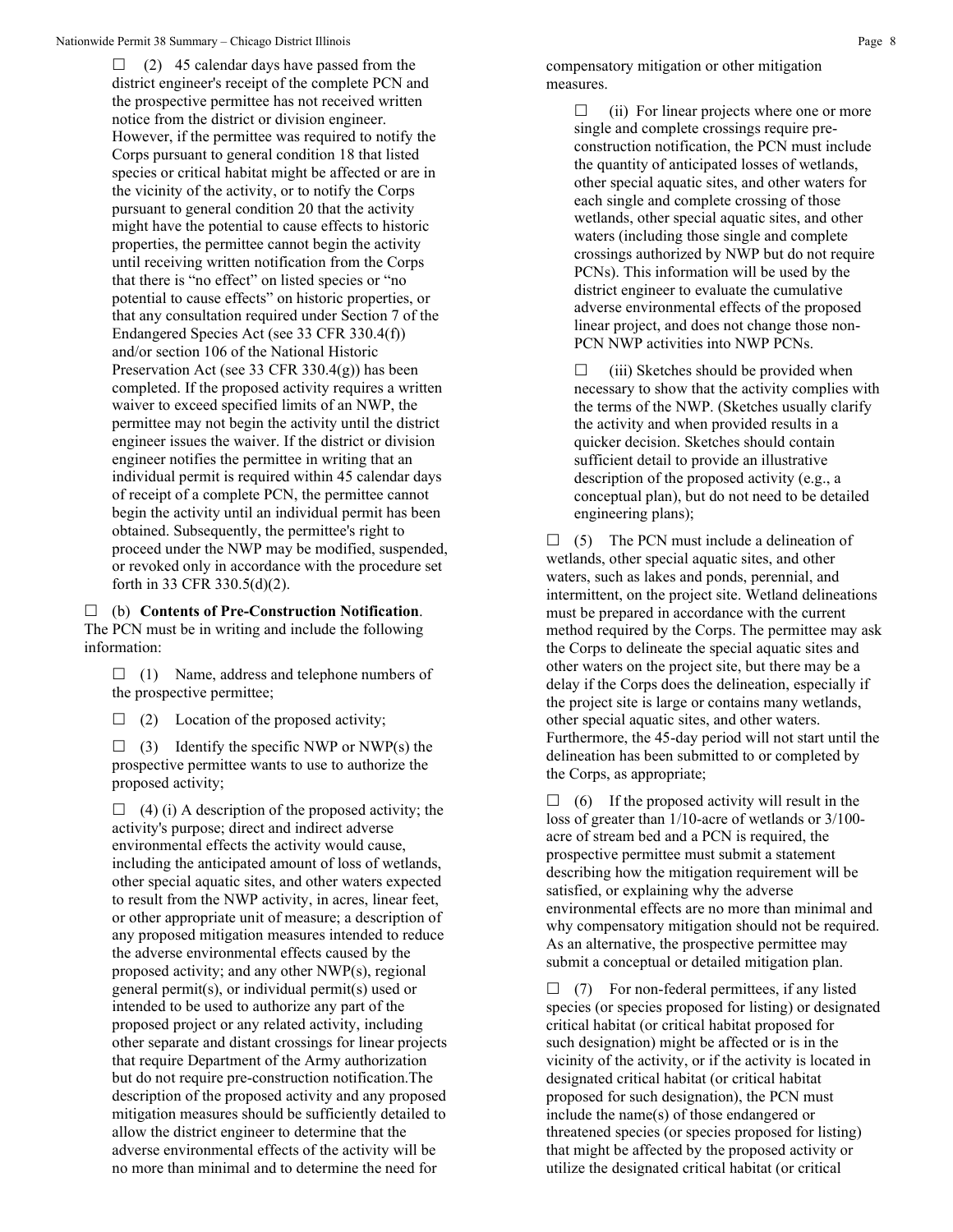habitat proposed for such designation) that might be affected by the proposed activity. For NWP activities that require pre-construction notification, Federal permittees must provide documentation demonstrating compliance with the Endangered Species Act;

 $\Box$  (8) For non-federal permittees, if the NWP activity might have the potential to cause effects to a historic property listed on, determined to be eligible for listing on, or potentially eligible for listing on, the National Register of Historic Places, the PCN must state which historic property might have the potential to be affected by the proposed activity or include a vicinity map indicating the location of the historic property. For NWP activities that require preconstruction notification, Federal permittees must provide documentation demonstrating compliance with section 106 of the National Historic Preservation Act;

 $\Box$  (9) For an activity that will occur in a component of the National Wild and Scenic River System, or in a river officially designated by Congress as a "study river" for possible inclusion in the system while the river is in an official study status, the PCN must identify the Wild and Scenic River or the "study river" (see general condition 16); and

 $\Box$  (10) For an NWP activity that requires permission from, or review by, the Corps pursuant to 33 U.S.C. 408 because it will alter or temporarily or permanently occupy or use a U.S. Army Corps of Engineers federally authorized civil works project, the pre-construction notification must include a statement confirming that the project proponent has submitted a written request for section 408 permission from, or review by, the Corps office having jurisdiction over that USACE project.

 (c) **Form of Pre-Construction Notification.** The nationwide permit pre-construction notification form (Form ENG 6082) should be used for NWP PCNs. A letter containing the required information may also be used. Applicants may provide electronic files of PCNs and supporting materials if the district engineer has established tools and procedures for electronic submittals.

### (d) **Agency Coordination**:

 $\Box$  (1) The district engineer will consider any comments from Federal and state agencies concerning the proposed activity's compliance with the terms and conditions of the NWPs and the need for mitigation to reduce the activity's adverse environmental effects so that they are no more than minimal.

 $\Box$  (2) Agency coordination is required for:

i) All NWP activities that require preconstruction notification and result in the loss of greater than 1/2-acre of waters of the United States;

ii) NWP 13 activities in excess of 500 linear feet, fills greater than one cubic yard per running foot, or involve discharges of dredged or fill material into special aquatic sites; and

(iii) NWP 54 activities in excess of 500 linear feet, or that extend into the waterbody more than 30 feet from the mean low water line in tidal waters or the ordinary high water mark in the Great Lakes.

 $\Box$  (3) When agency coordination is required, the district engineer will immediately provide (e.g., via email, facsimile transmission, overnight mail, or other expeditious manner) a copy of the complete PCN to the appropriate Federal or state offices (FWS, state natural resource or water quality agency, EPA, and, if appropriate, the NMFS). With the exception of NWP 37, these agencies will have 10 calendar days from the date the material is transmitted to notify the district engineer via telephone, facsimile transmission, or email that they intend to provide substantive, site-specific comments. The comments must explain why the agency believes the adverse environmental effects will be more than minimal. If so contacted by an agency, the district engineer will wait an additional 15 calendar days before making a decision on the pre-construction notification. The district engineer will fully consider agency comments received within the specified time frame concerning the proposed activity's compliance with the terms and conditions of the NWPs, including the need for mitigation to ensure that the net adverse environmental effects of the proposed activity are no more than minimal. The district engineer will provide no response to the resource agency, except as provided below. The district engineer will indicate in the administrative record associated with each preconstruction notification that the resource agencies' concerns were considered. For NWP 37, the emergency watershed protection and rehabilitation activity may proceed immediately in cases where there is an unacceptable hazard to life or a significant loss of property or economic hardship will occur. The district engineer will consider any comments received to decide whether the NWP 37 authorization should be modified, suspended, or revoked in accordance with the procedures at 33 CFR 330.5.

 $\Box$  (4) In cases of where the prospective permittee is not a Federal agency, the district engineer will provide a response to NMFS within 30 calendar days of receipt of any Essential Fish Habitat conservation recommendations, as required by section 305(b)(4)(B) of the Magnuson-Stevens Fishery Conservation and Management Act.

 $\Box$  (5) Applicants are encouraged to provide the Corps with either electronic files or multiple copies of pre-construction notifications to expedite agency coordination.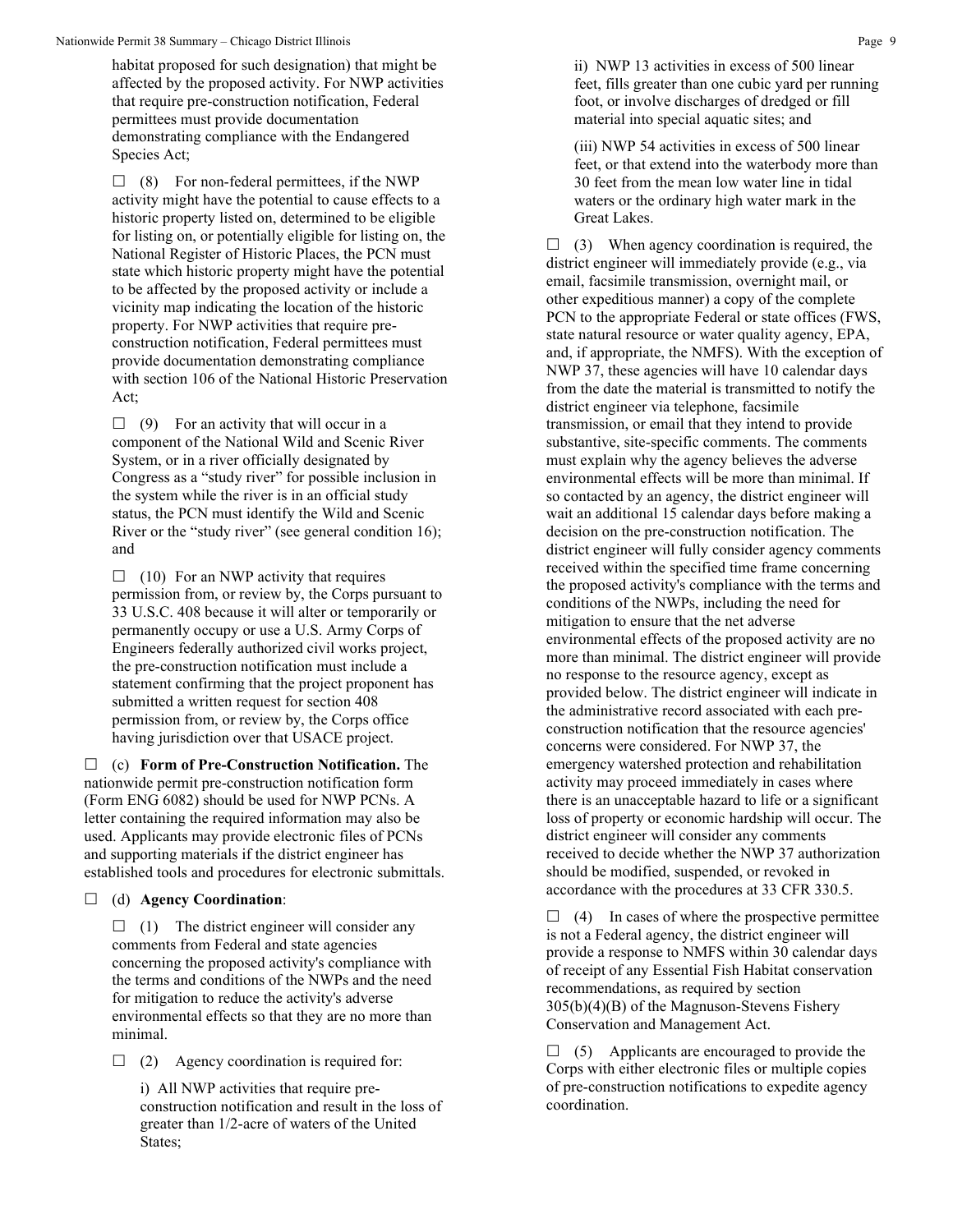#### **C. District Engineer's Decision**

 $\Box$  1. In reviewing the PCN for the proposed activity, the district engineer will determine whether the activity authorized by the NWP will result in more than minimal individual or cumulative adverse environmental effects or may be contrary to the public interest. If a project proponent requests authorization by a specific NWP, the district engineer should issue the NWP verification for that activity if it meets the terms and conditions of that NWP, unless he or she determines, after considering mitigation, that the proposed activity will result in more than minimal individual and cumulative adverse effects on the aquatic environment and other aspects of the public interest and exercises discretionary authority to require an individual permit for the proposed activity. For a linear project, this determination will include an evaluation of the single and complete crossings of waters of the United States that require PCNs to determine whether they individually satisfy the terms and conditions of the NWP(s), as well as the cumulative effects caused by all of the crossings of waters of the United States authorized by NWP. If an applicant requests a waiver of an applicable limit, as provided for in NWPs 13, 36, or 54, the district engineer will only grant the waiver upon a written determination that the NWP activity will result in only minimal individual and cumulative adverse environmental effects.

 $\Box$  2. When making minimal adverse environmental effects determinations the district engineer will consider the direct and indirect effects caused by the NWP activity. He or she will also consider the cumulative adverse environmental effects caused by activities authorized by NWP and whether those cumulative adverse environmental effects are no more than minimal. The district engineer will also consider site specific factors, such as the environmental setting in the vicinity of the NWP activity, the type of resource that will be affected by the NWP activity, the functions provided by the aquatic resources that will be affected by the NWP activity, the degree or magnitude to which the aquatic resources perform those functions, the extent that aquatic resource functions will be lost as a result of the NWP activity (e.g., partial or complete loss), the duration of the adverse effects (temporary or permanent), the importance of the aquatic resource functions to the region (e.g., watershed or ecoregion), and mitigation required by the district engineer. If an appropriate functional or condition assessment method is available and practicable to use, that assessment method may be used by the district engineer to assist in the minimal adverse environmental effects determination. The district engineer may add case-specific special conditions to the NWP authorization to address site-specific environmental concerns.

 $\Box$  3. If the proposed activity requires a PCN and will result in a loss of greater than 1/10-acre of wetlands or 3/100 acre of stream bed, the prospective permittee should submit a mitigation proposal with the PCN. Applicants may also propose compensatory mitigation for NWP activities with smaller impacts, or for impacts to other types of waters. The district engineer will consider any proposed compensatory mitigation or other mitigation measures the applicant has included in the proposal in determining whether the net adverse environmental effects of the proposed activity are no more than minimal. The compensatory mitigation proposal may be either conceptual or detailed. If the district engineer

determines that the activity complies with the terms and conditions of the NWP and that the adverse environmental effects are no more than minimal, after considering mitigation, the district engineer will notify the permittee and include any activity-specific conditions in the NWP verification the district engineer deems necessary. Conditions for compensatory mitigation requirements must comply with the appropriate provisions at  $33$  CFR 332.3(k). The district engineer must approve the final mitigation plan before the permittee commences work in waters of the United States, unless the district engineer determines that prior approval of the final mitigation plan is not practicable or not necessary to ensure timely completion of the required compensatory mitigation. If the prospective permittee elects to submit a compensatory mitigation plan with the PCN, the district engineer will expeditiously review the proposed compensatory mitigation plan. The district engineer must review the proposed compensatory mitigation plan within 45 calendar days of receiving a complete PCN and determine whether the proposed mitigation would ensure that the NWP activity results in no more than minimal adverse environmental effects. If the net adverse environmental effects of the NWP activity (after consideration of the mitigation proposal) are determined by the district engineer to be no more than minimal, the district engineer will provide a timely written response to the applicant. The response will state that the NWP activity can proceed under the terms and conditions of the NWP, including any activity-specific conditions added to the NWP authorization by the district engineer.

 $\Box$  4. If the district engineer determines that the adverse environmental effects of the proposed activity are more than minimal, then the district engineer will notify the applicant either: (a) That the activity does not qualify for authorization under the NWP and instruct the applicant on the procedures to seek authorization under an individual permit; (b) that the activity is authorized under the NWP subject to the applicant's submission of a mitigation plan that would reduce the adverse environmental effects so that they are no more than minimal; or (c) that the activity is authorized under the NWP with specific modifications or conditions. Where the district engineer determines that mitigation is required to ensure no more than minimal adverse environmental effects, the activity will be authorized within the 45-day PCN period (unless additional time is required to comply with general conditions 18, 20, and/or 31), with activity-specific conditions that state the mitigation requirements. The authorization will include the necessary conceptual or detailed mitigation plan or a requirement that the applicant submit a mitigation plan that would reduce the adverse environmental effects so that they are no more than minimal. When compensatory mitigation is required, no work in waters of the United States may occur until the district engineer has approved a specific mitigation plan or has determined that prior approval of a final mitigation plan is not practicable or not necessary to ensure timely completion of the required compensatory mitigation.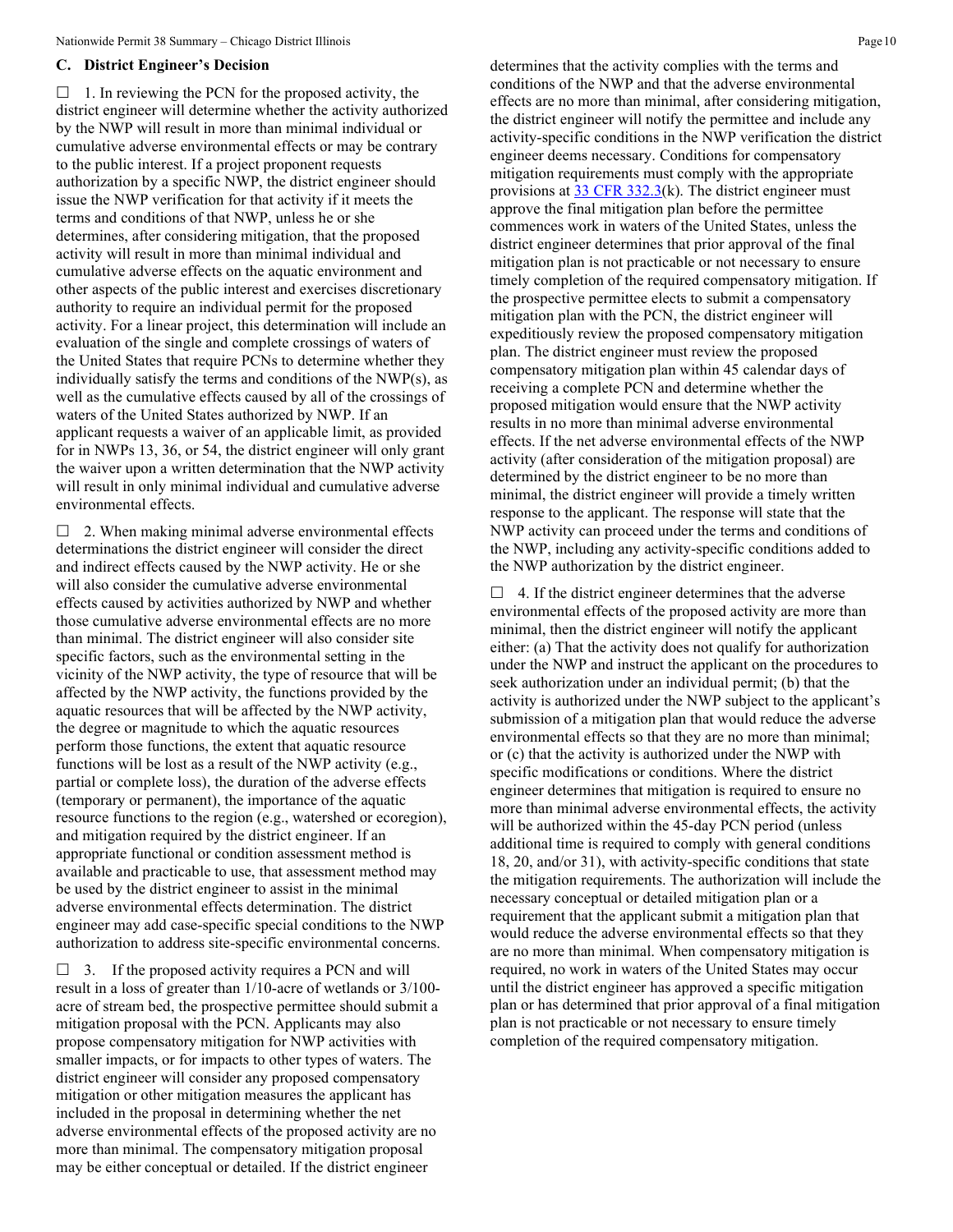#### D. **Further Information**

1. District engineers have authority to determine if an activity complies with the terms and conditions of an NWP.

2. NWPs do not obviate the need to obtain other federal, state, or local permits, approvals, or authorizations required by law.

3. NWPs do not grant any property rights or exclusive privileges.

4. NWPs do not authorize any injury to the property or rights of others.

5. NWPs do not authorize interference with any existing or proposed Federal project (see general condition 31).

#### E. **Definitions**

**Best management practices (BMPs)**: Policies, practices, procedures, or structures implemented to mitigate the adverse environmental effects on surface water quality resulting from development. BMPs are categorized as structural or nonstructural.

**Compensatory mitigation**: The restoration (re-establishment or rehabilitation), establishment (creation), enhancement, and/or in certain circumstances preservation of aquatic resources for the purposes of offsetting unavoidable adverse impacts which remain after all appropriate and practicable avoidance and minimization has been achieved.

**Currently serviceable**: Useable as is or with some maintenance, but not so degraded as to essentially require reconstruction.

**Direct effects**: Effects that are caused by the activity and occur at the same time and place.

**Discharge:** The term "discharge" means any discharge of dredged or fill material into waters of the United States.

**Ecological reference:** A model used to plan and design an aquatic habitat and riparian area restoration, enhancement, or establishment activity under NWP 27. An ecological reference may be based on the structure, functions, and dynamics of an aquatic habitat type or a riparian area type that currently exists in the region where the proposed NWP 27 activity is located. Alternatively, an ecological reference may be based on a conceptual model for the aquatic habitat type or riparian area type to be restored, enhanced, or established as a result of the proposed NWP 27 activity. An ecological reference takes into account the range of variation of the aquatic habitat type or riparian area type in the region.

**Enhancement**: The manipulation of the physical, chemical, or biological characteristics of an aquatic resource to heighten, intensify, or improve a specific aquatic resource function(s). Enhancement results in the gain of selected aquatic resource function(s), but may also lead to a decline in other aquatic resource function(s). Enhancement does not result in a gain in aquatic resource area.

**Establishment (creation):** The manipulation of the physical, chemical, or biological characteristics present to develop an aquatic resource that did not previously exist at an upland site. Establishment results in a gain in aquatic resource area.

**High Tide Line**: The line of intersection of the land with the water's surface at the maximum height reached by a rising tide. The high tide line may be determined, in the absence of actual data, by a line of oil or scum along shore objects, a more or less continuous deposit of fine shell or debris on the foreshore or berm, other physical markings or characteristics, vegetation lines, tidal gages, or other suitable means that delineate the general height reached by a rising tide. The line encompasses spring high tides and other high tides that occur with periodic frequency but does not include storm surges in which there is a departure from the normal or predicted reach of the tide due to the piling up of water against a coast by strong winds such as those accompanying a hurricane or other intense storm.

**Historic Property**: Any prehistoric or historic district, site (including archaeological site), building, structure, or other object included in, or eligible for inclusion in, the National Register of Historic Places maintained by the Secretary of the Interior. This term includes artifacts, records, and remains that are related to and located within such properties. The term includes properties of traditional religious and cultural importance to an Indian tribe or Native Hawaiian organization and that meet the National Register criteria (36 CFR part 60).

**Independent utility**: A test to determine what constitutes a single and complete non-linear project in the Corps Regulatory Program. A project is considered to have independent utility if it would be constructed absent the construction of other projects in the project area. Portions of a multi-phase project that depend upon other phases of the project do not have independent utility. Phases of a project that would be constructed even if the other phases were not built can be considered as separate single and complete projects with independent utility.

**Indirect effects**: Effects that are caused by the activity and are later in time or farther removed in distance, but are still reasonably foreseeable.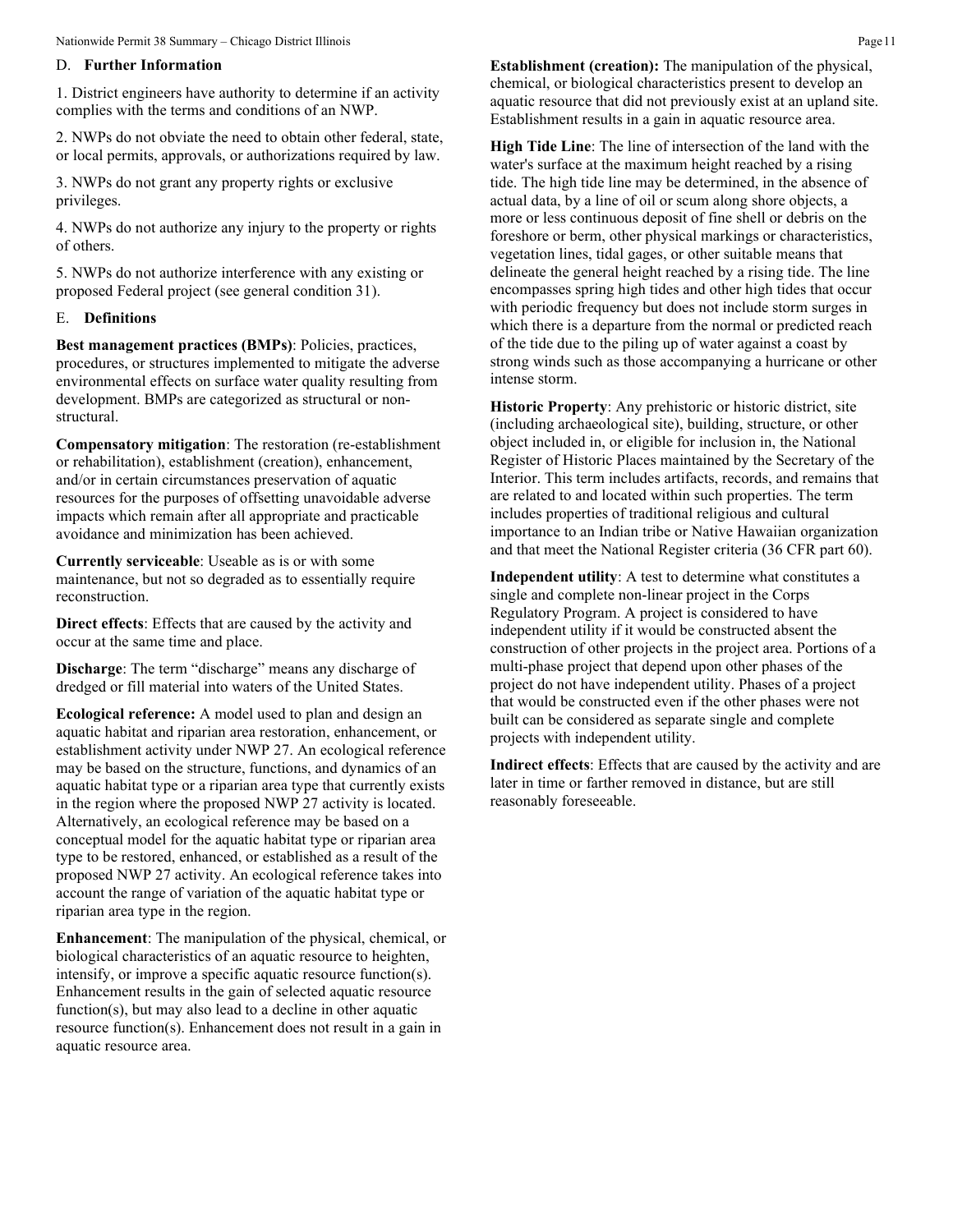#### Nationwide Permit 38 Summary – Chicago District Illinois **Page 12** Page 12

**Loss of waters of the United States**: Waters of the United States that are permanently adversely affected by filling, flooding, excavation, or drainage because of the regulated activity. The loss of stream bed includes the acres of stream bed that are permanently adversely affected by filling or excavation because of the regulated activity. Permanent adverse effects include permanent discharges of dredged or fill material that change an aquatic area to dry land, increase the bottom elevation of a waterbody, or change the use of a waterbody. The acreage of loss of waters of the United States is a threshold measurement of the impact to jurisdictional waters for determining whether a project may qualify for an NWP; it is not a net threshold that is calculated after considering compensatory mitigation that may be used to offset losses of aquatic functions and services. Waters of the United States temporarily filled, flooded, excavated, or drained, but restored to pre-construction contours and elevations after construction, are not included in the measurement of loss of waters of the United States. Impacts resulting from activities that do not require Department of the Army authorization, such as activities eligible for exemptions under section 404(f) of the Clean Water Act, are not considered when calculating the loss of waters of the United States.

**Navigable waters:** Waters subject to section 10 of the Rivers and Harbors Act of 1899. These waters are defined at 33 CFR part 329.

**Non-tidal wetland**: A non-tidal wetland is a wetland that is not subject to the ebb and flow of tidal waters. Non-tidal wetlands contiguous to tidal Start Printed Page 57394waters are located landward of the high tide line (i.e., spring high tide line).

**Open water**: For purposes of the NWPs, an open water is any area that in a year with normal patterns of precipitation has water flowing or standing above ground to the extent that an ordinary high water mark can be determined. Aquatic vegetation within the area of flowing or standing water is either non-emergent, sparse, or absent. Vegetated shallows are considered to be open waters. Examples of "open waters" include rivers, streams, lakes, and ponds.

**Ordinary High Water Mark**: The term ordinary high water mark means that line on the shore established by the fluctuations of water and indicated by physical characteristics such as a clear, natural line impressed on the bank, shelving, changes in the character of soil, destruction of terrestrial vegetation, the presence of litter and debris, or other appropriate means that consider the characteristics of the surrounding areas.

**Perennial stream**: A perennial stream has surface water flowing continuously year-round during a typical year.

**Practicable**: Available and capable of being done after taking into consideration cost, existing technology, and logistics in light of overall project purposes.

**Pre-construction notification:** A request submitted by the project proponent to the Corps for confirmation that a particular activity is authorized by nationwide permit. The request may be a permit application, letter, or similar document that includes information about the proposed work and its anticipated environmental effects. Pre-construction notification may be required by the terms and conditions of a nationwide permit, or by regional conditions. A preconstruction notification may be voluntarily submitted in cases where pre-construction notification is not required and the project proponent wants confirmation that the activity is authorized by nationwide permit.

**Preservation**: The removal of a threat to, or preventing the decline of, aquatic resources by an action in or near those aquatic resources. This term includes activities commonly associated with the protection and maintenance of aquatic resources through the implementation of appropriate legal and physical mechanisms. Preservation does not result in a gain of aquatic resource area or functions.

**Re-establishment**: The manipulation of the physical, chemical, or biological characteristics of a site with the goal of returning natural/historic functions to a former aquatic resource. Re-establishment results in rebuilding a former aquatic resource and results in a gain in aquatic resource area and functions.

**Rehabilitation**: The manipulation of the physical, chemical, or biological characteristics of a site with the goal of repairing natural/historic functions to a degraded aquatic resource. Rehabilitation results in a gain in aquatic resource function, but does not result in a gain in aquatic resource area.

**Restoration**: The manipulation of the physical, chemical, or biological characteristics of a site with the goal of returning natural/historic functions to a former or degraded aquatic resource. For the purpose of tracking net gains in aquatic resource area, restoration is divided into two categories: Reestablishment and rehabilitation.

**Riffle and pool complex**: Riffle and pool complexes are special aquatic sites under the 404(b)(1) Guidelines. Riffle and pool complexes sometimes characterize steep gradient sections of streams. Such stream sections are recognizable by their hydraulic characteristics. The rapid movement of water over a course substrate in riffles results in a rough flow, a turbulent surface, and high dissolved oxygen levels in the water. Pools are deeper areas associated with riffles. A slower stream velocity, a streaming flow, a smooth surface, and a finer substrate characterize pools.

**Riparian areas**: Riparian areas are lands next to streams, lakes, and estuarine-marine shorelines. Riparian areas are transitional between terrestrial and aquatic ecosystems, through which surface and subsurface hydrology connects riverine, lacustrine, estuarine, and marine waters with their adjacent wetlands, non-wetland waters, or uplands. Riparian areas provide a variety of ecological functions and services and help improve or maintain local water quality. (See general condition 23.)